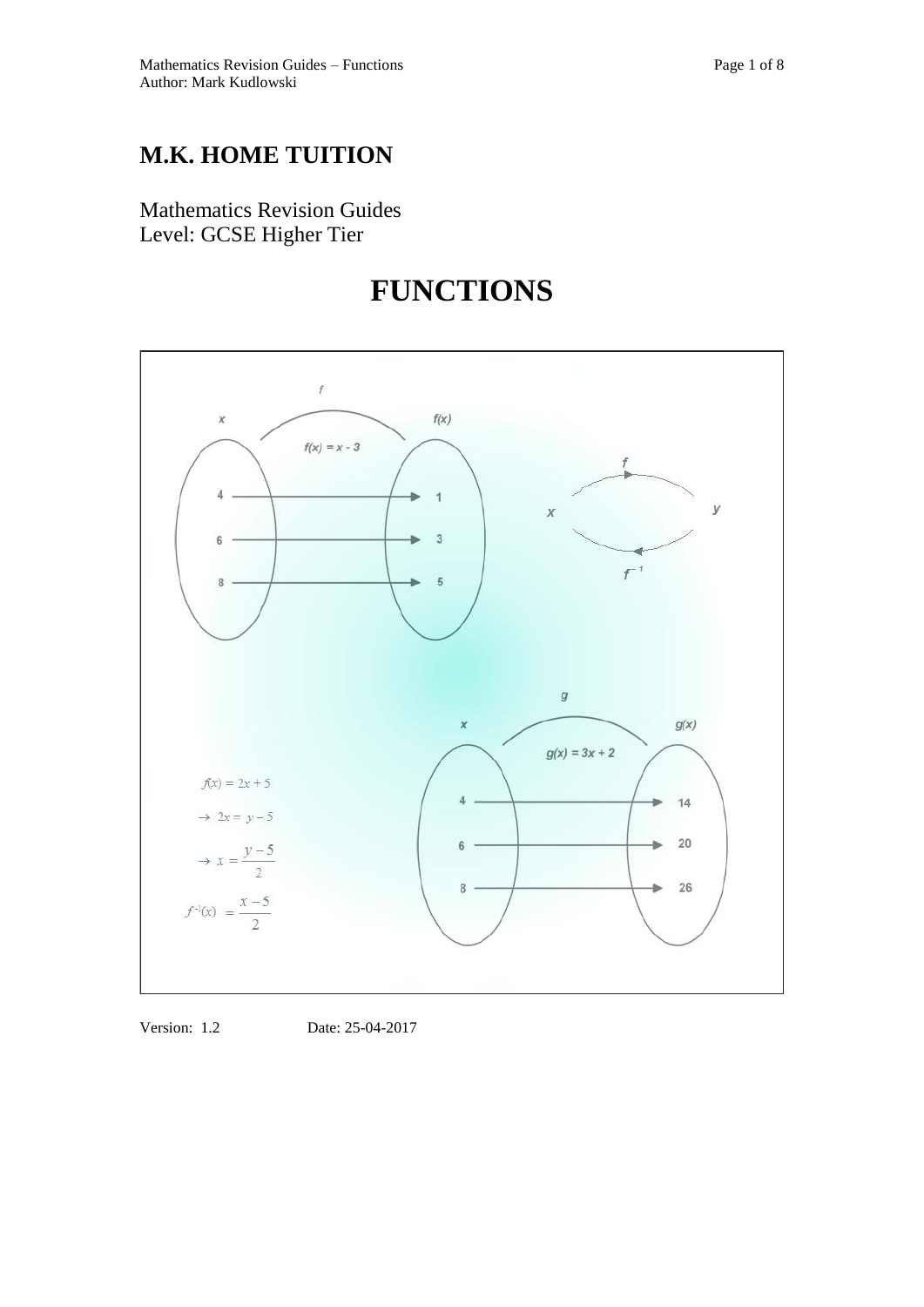A function can be thought of as being a rule which takes each member *x* of a set of values, and then assigns it to a value *y.* 

In short, a function **maps** each value of *x* to an **image** value of *y*.



Functions are usually denoted by the letters *f*, *g* or *h.* 

A function *f* which squares a number *x* can therefore be expressed in the following ways :

 $y = x^2$  (if the result is assigned the variable *y*)

$$
f(x)=x^2
$$

 $f: x \mapsto x^2$ 

Here,  $f$  maps 4 to 16, and therefore we say that  $f(4)=16$ .

**Example (1) :** A function *f* maps *x* to *y* by the following rule; subtract 3 from *x*. Express this in function notation, and write out  $f(4)$ .

The function can be denoted by  $f(x) = x - 3$  or  $f: x \mapsto x - 3$ 

Hence  $f(4) = 1$ .

Functions are also often illustrated by **mapping diagrams**.



Mapping diagrams are a useful tool for visualising functions, although they can only display a limited set of mappings.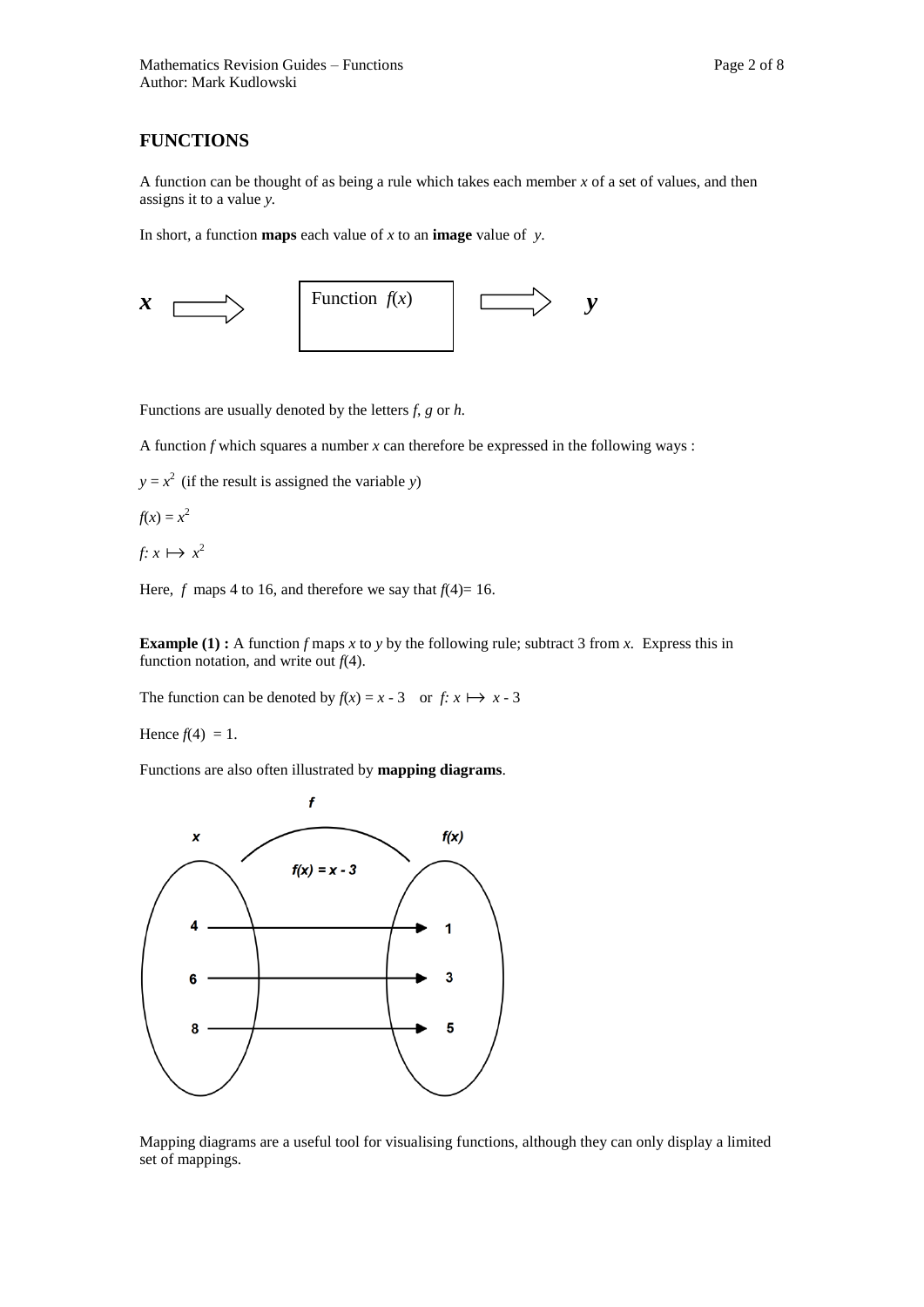Mathematics Revision Guides – Functions Page 3 of 8 Author: Mark Kudlowski

**Example (2) :** A function *g* maps *x* to *y* by the following rule; multiply *x* by 3, and then add 2. Express this in function notation write out  $g(8)$ , and draw a mapping diagram featuring three values of *x* and their images in *g.*

The function can be denoted by  $g(x) = 3x + 2$  or  $g: x \mapsto 3x + 2$ 

Hence  $g(8) = 26$ .

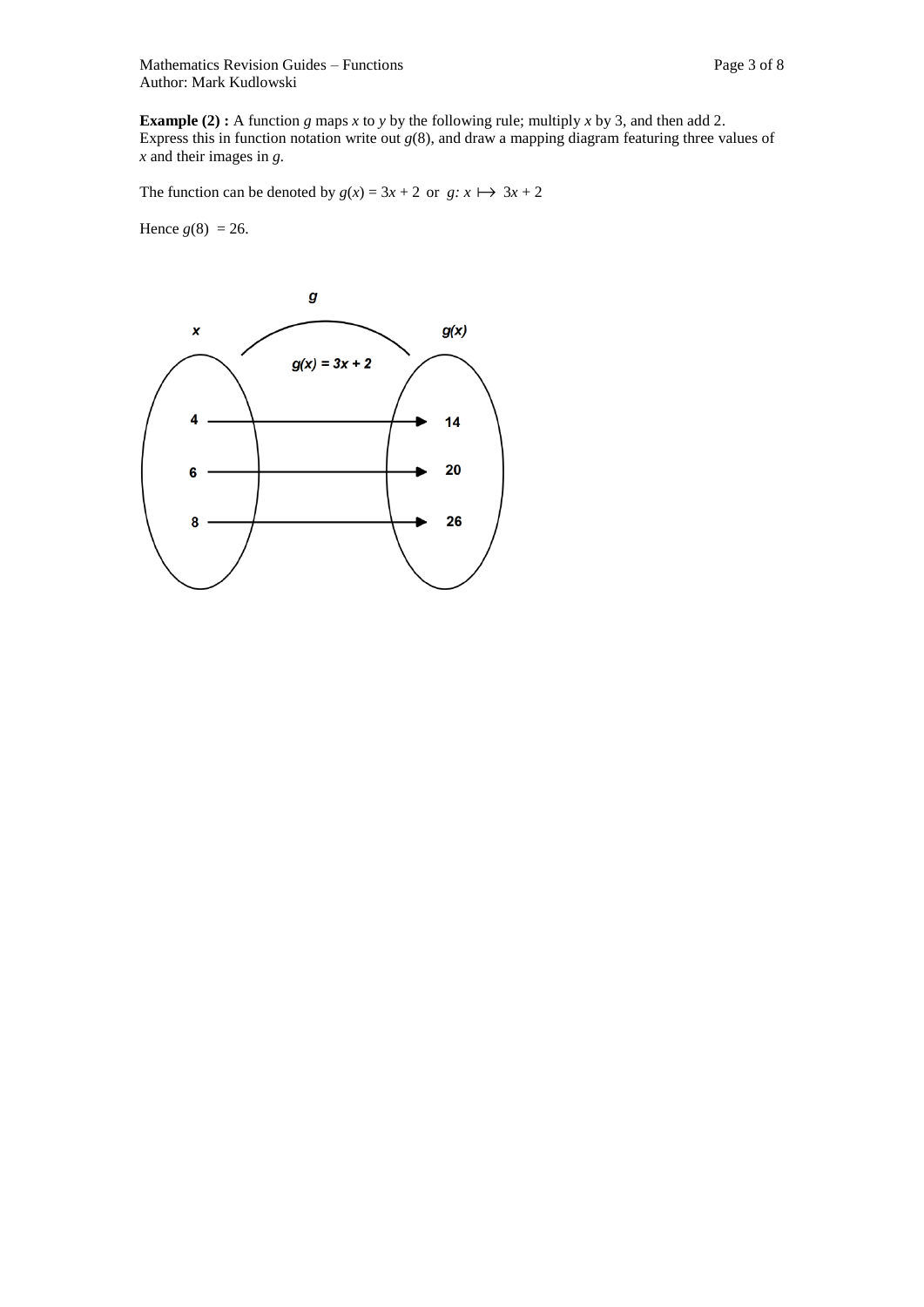#### **Composition of functions.**

**Example (3):** Take two functions  $f(x) = 2x + 3$  and  $g(x) = x^2$ .



Here the function  $f$  is applied to  $x$  which doubles  $x$  and then adds 3. Next, the function  $g$  is applied to square that result.

This is written as  $gf(x)$  or  $g(f(x))$ , and this new function is equivalent to  $(2x + 3)^2$ .

Note that we perform the function which is closest to the *x* first.

The order in which the functions are applied is important ! The diagram below shows what happens when *g* is performed first. This time, *g* is applied to *x* first, squaring it. Then *f* doubles the result and adds 3 to it. This is written as  $fg(x)$  or  $f(g(x))$ , and this new function is equivalent to  $2x^2 + 3$ .



Generally, for any two functions *f* and *g,* the composite functions *fg* and *gf* will be different.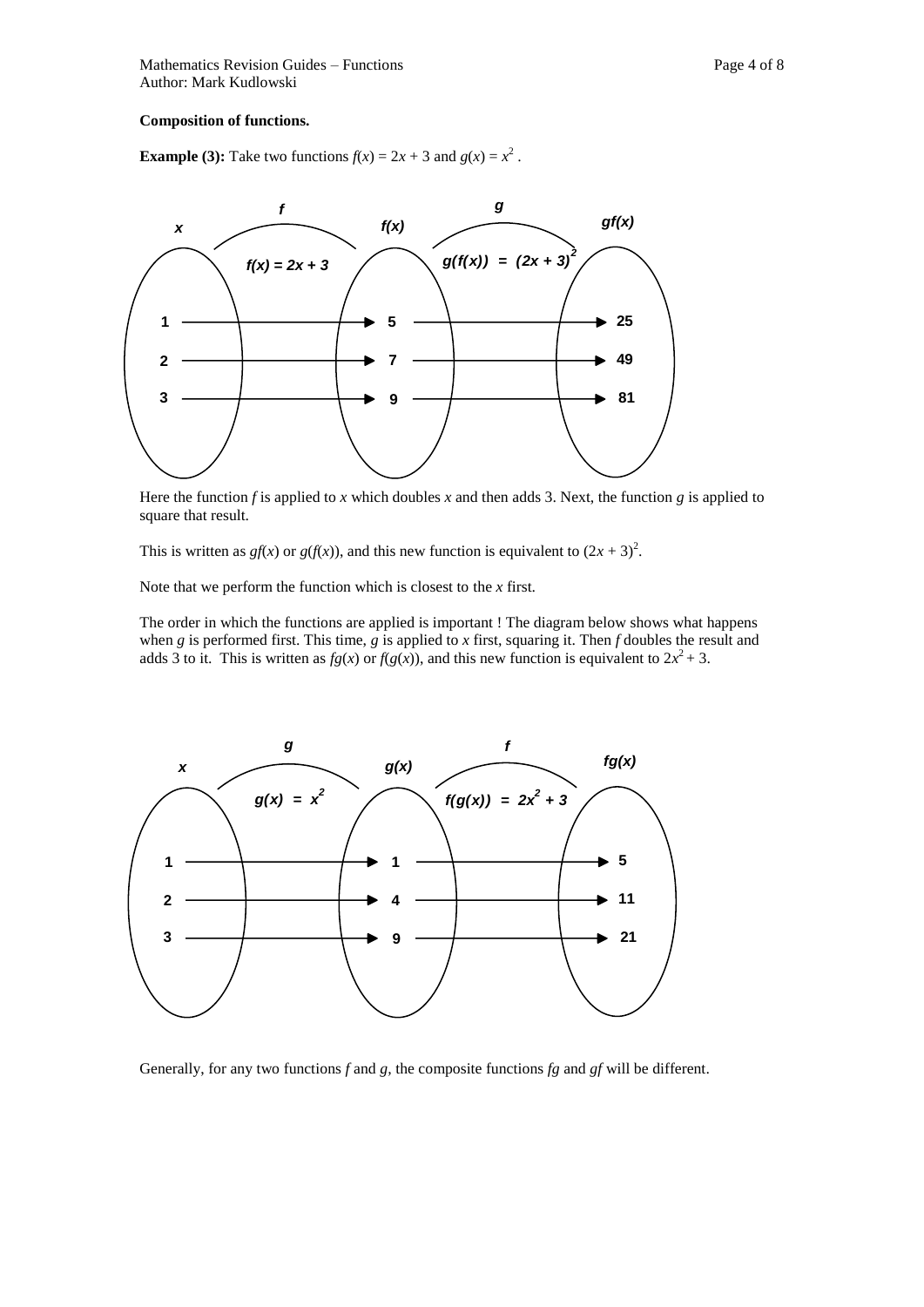**Example (4):** Two functions are defined as follows :

 $f(x) = x^2 + 4$ ;  $g(x) = 1 - 2x$ 

i) Find expressions for  $fg(x)$  and  $gf(x)$ , and hence work out  $fg(3)$  and  $gf(3)$ . ii) Solve  $gf(x) = -15$ . iii) Solve  $fg(x) = 53$ .

iv) Find expressions for  $f(x)$  and  $gg(x)$ , and hence work out  $f(x)$  and  $gg(2)$ . v) Solve  $f(x) = 29$ . vi) Solve  $gg(x) = 23$ .

i) To find  $fg(x)$ , we take the expression  $f(x) = x^2 + 4$  and replace the variable *x* with the expression for  $g(x)$ , i.e.  $1 - 2x$ . Hence  $fg(x) = f(1 - 2x) = (1 - 2x)^2 + 4$ , or  $4x^2 - 4x + 5$ . Substituting  $x = 3$ ,  $fg(3) = 29$ .

To find *gf*(*x*), we take  $g(x) = 1 - 2x$  and replace the *x* with the expression for  $f(x)$ , or  $x^2 + 4$ . Therefore  $gf(x) = 1 - 2f(x) = 1 - 2(x^2 + 4)$ , or  $-2x^2 - 7$ . Substituting  $x = 3$ ,  $gf(3) = -25$ .

ii) To solve *gf*(*x*) = -15, write as  $-2x^2 - 7 = -15$  and rearrange as  $8 - 2x^2 = 0 \rightarrow 4 - x^2 = 0 \rightarrow (2 + x)(2 - x) = 0 \rightarrow x = \pm 2.$ 

iii) We solve  $fg(x) = 53 \rightarrow 4x^2 - 4x + 5 = 53 \rightarrow 4x^2 - 4x - 48 = 0$  $\rightarrow$   $x^2 - x - 12 = 0$   $\rightarrow$   $(x + 3)(x - 4) = 0$   $\rightarrow$   $x = 4, x = -3$ .

Functions can also be combined with themselves, as in the next sections:.

iv)  $f(x) = f(x^2 + 4) = (x^2 + 4)^2 + 4$ . Also,  $gg(x) = g(1 - 2x) = 1 - 2(1 - 2x) = 4x - 1$ . Hence  $f(2) = 68$  and  $gg(2) = 7$ .

v) As  $f(x) = (x^2 + 4)^2 + 4$  we solve  $(x^2 + 4)^2 + 4 = 29 \rightarrow (x^2 + 4)^2 = 25 \rightarrow x^2 + 4 = 5$  $\rightarrow$   $x^2 = 1 \rightarrow x = \pm 1$ .

(We excluded the case  $x^2 + 4 = -5 \rightarrow x^2 = -9$  when taking the square root, because this equation has no solution.)

vi) As  $gg(x) = 4x - 1$ , we solve  $4x - 1 = 23 \rightarrow 4x = 24 \rightarrow x = 6$ .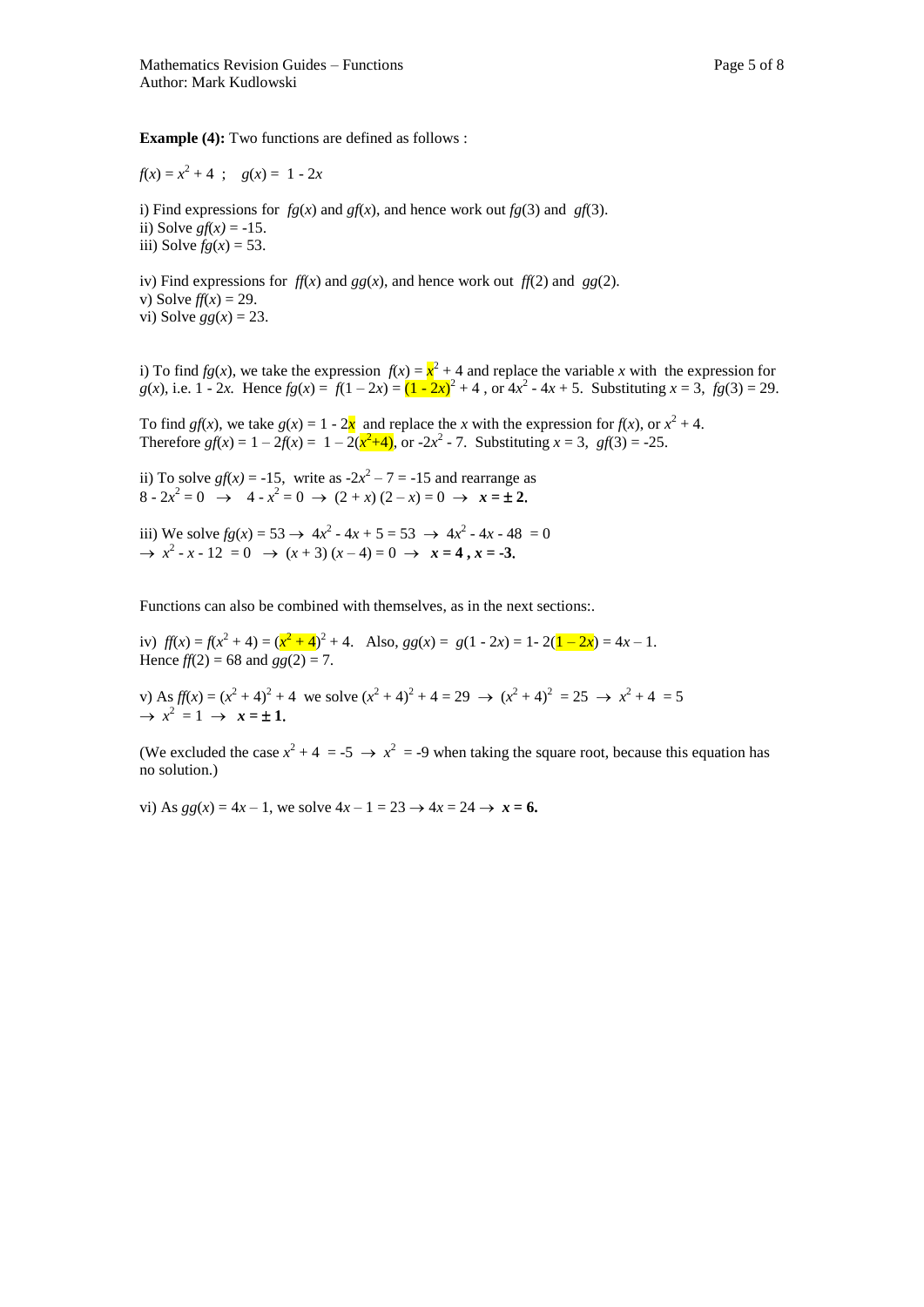#### **The inverse of a function.**

The inverse of a function *f* is another function that reverses whatever *f* does. This inverse function is usually written  $f^{-1}$ . Not all functions have an inverse, but that need not concern us at GCSE.

It therefore follows that for a function  $f(x)$  with an inverse (see later),  $f^{-1}(f(x)) = x$  and  $f(f^{1}(x)) = x$ .

**Example (5):** Find the inverses of the following functions:

i)  $f(x) = x + 4$ ; ii)  $g(x) = 3x$ ; iii)  $h(x) = 2x + 5$ ; iv)  $f(g(x))$  (using the examples in i) and ii); v)  $gf(x)$ .

In i), the function *f* adds 4 to *x*; the inverse function  $f^{-1}$  subtracts 4 from it,  $f^{-1}(x) = x - 4.$ 

In ii), the function *g* multiplies *x* by 3; the inverse function  $g^{-1}$  divides it by 3,  $\therefore$   $g^{-1}(x) = \frac{x}{3}$ .

In iii), the function *h* can be seen as a two-step process; first double *x* and then add 5 to the result. The inverse function must undo the processes, but in the reverse order to the original function.

To undo *h*, we must subtract 5 first and then halve the result.  $\therefore$   $h^{-1}(x) = \frac{x-5}{2}$ .

The result from iii) can be generalised in the diagram below: **the inverse of** *gf*,  $(gf)^{-1}$ , **is**  $f^{-1}g^{-1}$ .



For iv), we already have the inverses of f and g. The inverse of  $fg(x)$  is thus  $g^{-1}f^{-1}(x)$  or  $\frac{x-1}{3}$  $\frac{x-4}{x}$ .

In v), the inverse of  $gf(x)$  is thus  $f^{-1}g^{-1}(x)$  or  $\frac{x}{3} - 4$ .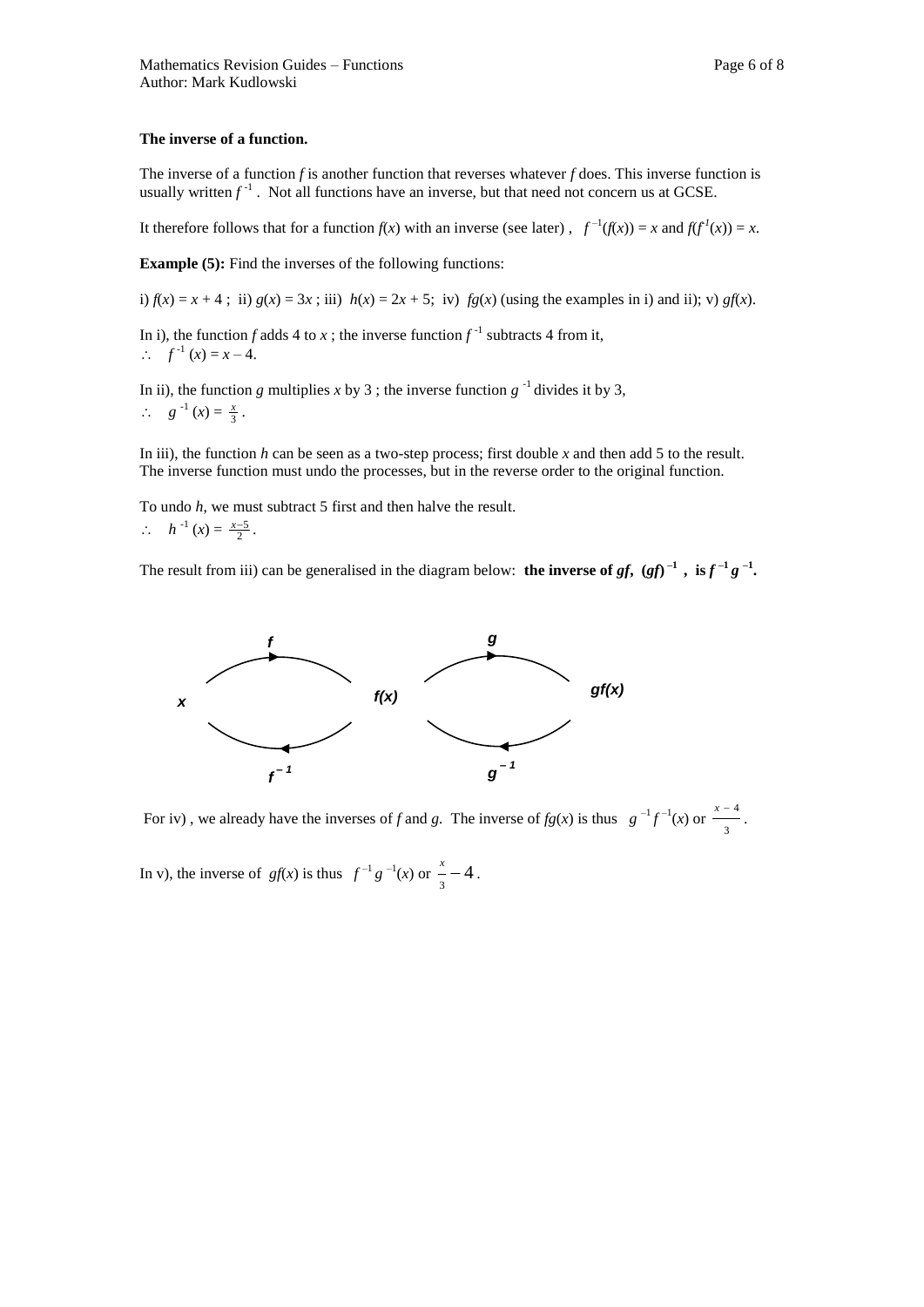#### **Finding the inverse of a function – formal method**

In Example (5), we found the inverses of various linear functions mentally, but we can use a method very similar to "changing the formula subject" for more complicated examples.



The easiest way of finding the inverse of a function is to write it in the form  $y = f(x)$  and then manipulate it to put *x* on the left-hand side, i.e. to express it in the form  $x = f^{-1}(y)$ .

The inverse function is then re-written in terms of *x* by exchanging the *x* and *y.* 

**Example (6):** Find the inverse of the function (using the method above)  $f(x) = 2x + 5$ .

Write the function as  $y = 2x + 5$ .

Turn it round to bring *x* to the left-hand side:  $\rightarrow$  2*x* + 5 = *y* 

Make  $x$  the subject by algebraic manipulation:

$$
\rightarrow 2x = y - 5
$$

$$
\rightarrow x = \frac{y - 5}{2}
$$

As  $x = f^{-1}(y)$ , the inverse function is here defined in terms of *y*.

The inverse function  $y = f^{-1}(x)$  is therefore  $y = \frac{\lambda}{2}$  $y = \frac{x-5}{2}$  (final exchange of *x* and *y*)

Hence  $f^{-1}(x) = \frac{x}{2}$  $\frac{x-5}{2}$ .